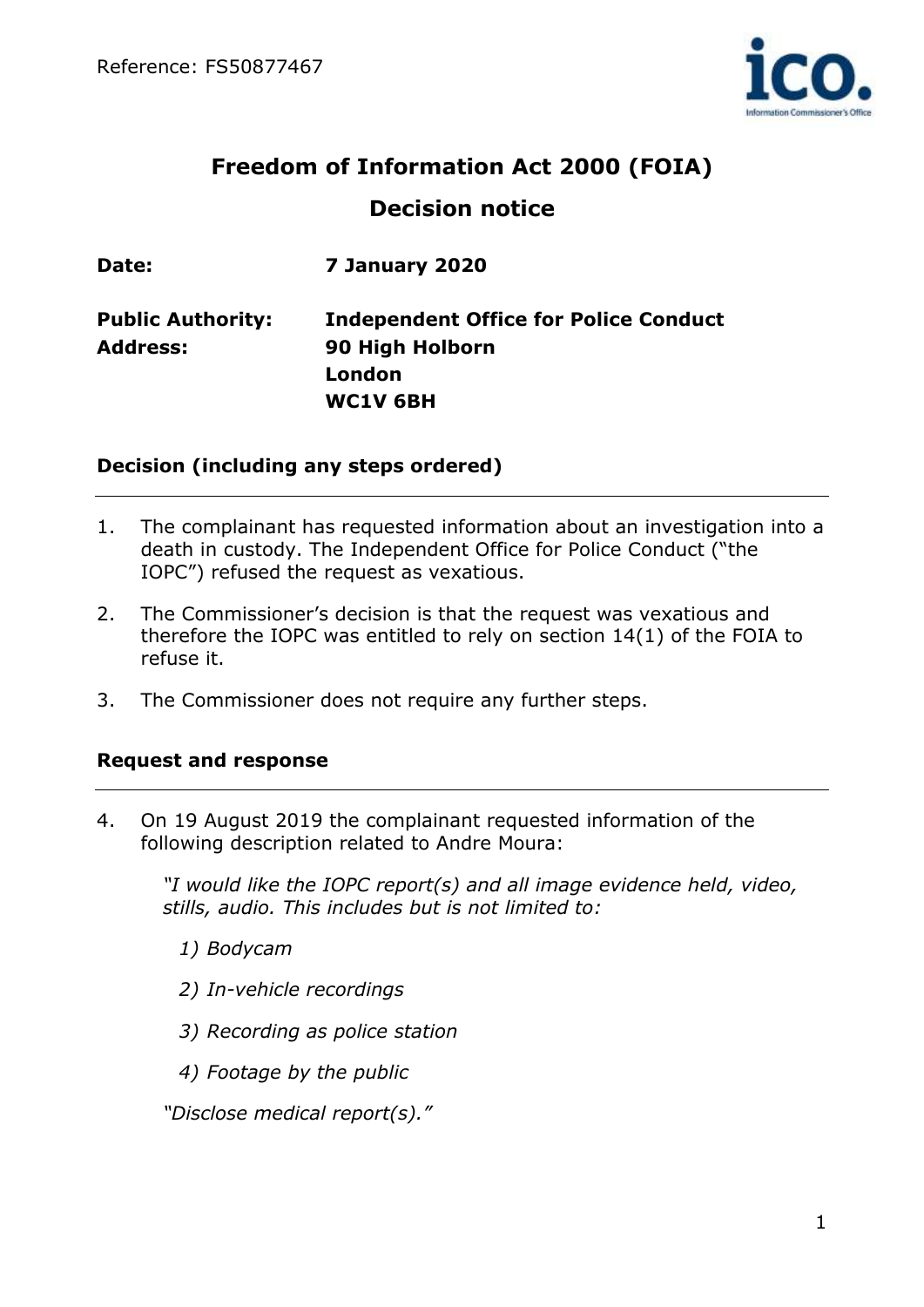

- 5. On 13 September 2019, the IOPC responded. It refused to provide the requested information, relying on section 14(1) of the FOIA to do so as it considered the request to be vexatious.
- 6. The complainant requested an internal review on the same day. The IOPC refused to carry out an internal review because the complainant had not set out why he was dissatisfied with its response or challenged any of the arguments it had put forward.

### **Scope of the case**

- 7. The complainant contacted the Commissioner on 26 September 2019 to complain about the way his request for information had been handled.
- 8. Having viewed the correspondence between the parties up to that point, the Commissioner considered that requiring the IOPC to carry out an internal review would serve no useful purpose. She therefore exercised her discretion and accepted the complaint without an internal review.
- 9. The Commissioner considers that the scope of her investigation is to determine whether the request was vexatious.

## **Background**

 $\overline{a}$ 

10. It was reported in the media that Andre Moura was arrested by police in July 2018. The report stated that, having been restrained by the officers who arrested him, Mr Moura was found to be "unresponsive" when he arrived at the police station. Despite being transferred to hospital, he was pronounced dead the following morning.<sup>1</sup> On 20 August 2019, the IOPC announced that it had passed files on five police officers, involved in the arrest, to the Crown Prosecution Service so that criminal prosecutions could be considered.<sup>2</sup>

<sup>1</sup> <https://www.bbc.co.uk/news/uk-england-manchester-49409350>

<sup>2</sup> [https://www.policeconduct.gov.uk/news/five-officers-referred-cps-following-death-man](https://www.policeconduct.gov.uk/news/five-officers-referred-cps-following-death-man-greater-manchester)[greater-manchester](https://www.policeconduct.gov.uk/news/five-officers-referred-cps-following-death-man-greater-manchester)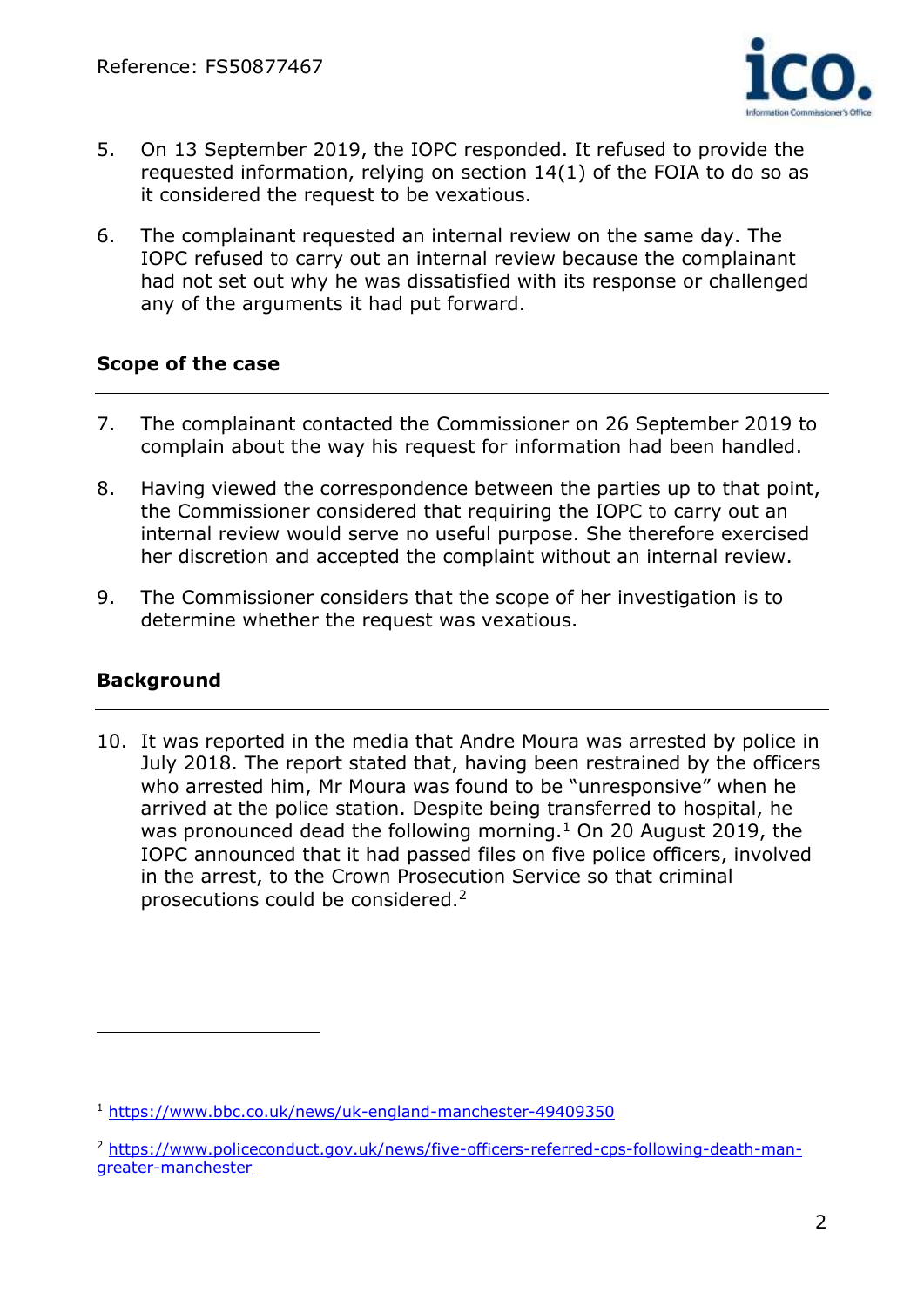

## **Reasons for decision**

Section 14 – Vexatious Request

11. Section 1(1) of the FOIA states that:

*Any person making a request for information to a public authority is entitled –*

- *(a) to be informed in writing by the public authority whether it holds information of the description specified in the request, and*
- *(b) if that is the case, to have that information communicated to him.*
- 12. Section 14 of the FOIA states that:

*Section 1(1) does not oblige a public authority to comply with a request for information if the request is vexatious.*

- 13. The term "vexatious" is not defined within the FOIA. The Upper Tribunal considered the issue of vexatious requests in *Information Commissioner v Devon CC & Dransfield* [2012] UKUT 440 (AAC). It commented that "vexatious" could be defined as the "manifestly unjustified, inappropriate or improper use of a formal procedure". The Upper Tribunal's approach in this case was subsequently upheld in the Court of Appeal.
- 14. The *Dransfield* definition establishes that the concepts of proportionality and justification are relevant to any consideration of whether a request is vexatious.
- 15. *Dransfield* also considered four broad issues: (1) the burden imposed by the request (on the public authority and its staff), (2) the motive of the requester, (3) the value or serious purpose of the request and (4) harassment or distress of and to staff. It explained that these considerations were not meant to be exhaustive and also explained the importance of: "…adopting a holistic and broad approach to the determination of whether a request is vexatious or not, emphasising the attributes of manifest unreasonableness, irresponsibility and, especially where there is a previous course of dealings, the lack of proportionality that typically characterise vexatious requests." (paragraph 45).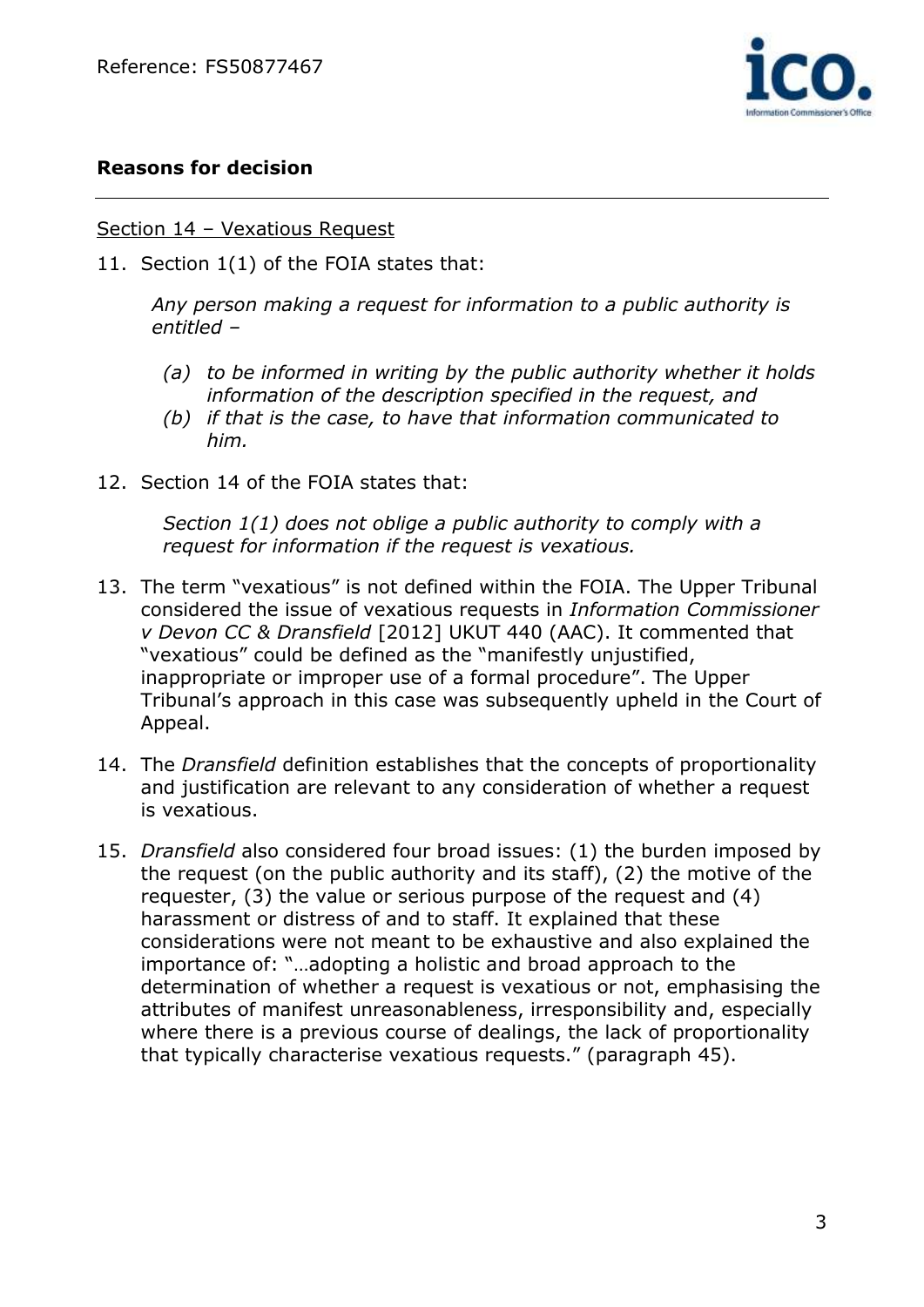

- 16. The Commissioner has published guidance on dealing with vexatious requests<sup>3</sup>, which includes a number of indicators that may apply in the case of a vexatious request. However, even if a request contains one or more of these indicators it will not necessarily mean that it must be vexatious.
- 17. When considering the application of section 14(1), a public authority can consider the context of the request and the history of its relationship with the requester, as the guidance explains: "*The context and history in which a request is made will often be a major factor in determining whether the request is vexatious, and the public authority will need to consider the wider circumstances surrounding the request before making a decision as to whether section 14(1) applies*".
- 18. However, the Commissioner is also keen to stress that in every case, it is the request itself that is vexatious and not the person making it.
- 19. In some cases it will be obvious when a request is vexatious but in others it may not. The Commissioner's guidance states: "In cases where the issue is not clear-cut, the key question to ask is whether the request is likely to cause a disproportionate or unjustified level of disruption, irritation or distress."

#### *The complainant's position*

 $\overline{a}$ 

- 20. In seeking an internal review and in making a complaint to the Commissioner, the complainant did not advance any arguments of his own as to why the request was not vexatious nor did he counter any of the IOPC's arguments as to why the request was vexatious.
- 21. The text of the complainant's internal review request was:

*"Please pass this on to the person who conducts Freedom of Information reviews.*

*"I am writing to request an internal review of Independent Office for Police Conduct's handling of my FOI request 'Andre Moura Gtr Manc police.'.*

*"A full history of my FOI request and all correspondence is available on the Internet at this address: [URL redacted]"*

22. When complaining to the Commissioner, the complainant only said:

<sup>3</sup> [https://ico.org.uk/media/for-organisations/documents/1198/dealing-with-vexatious](https://ico.org.uk/media/for-organisations/documents/1198/dealing-with-vexatious-requests.pdf)[requests.pdf](https://ico.org.uk/media/for-organisations/documents/1198/dealing-with-vexatious-requests.pdf)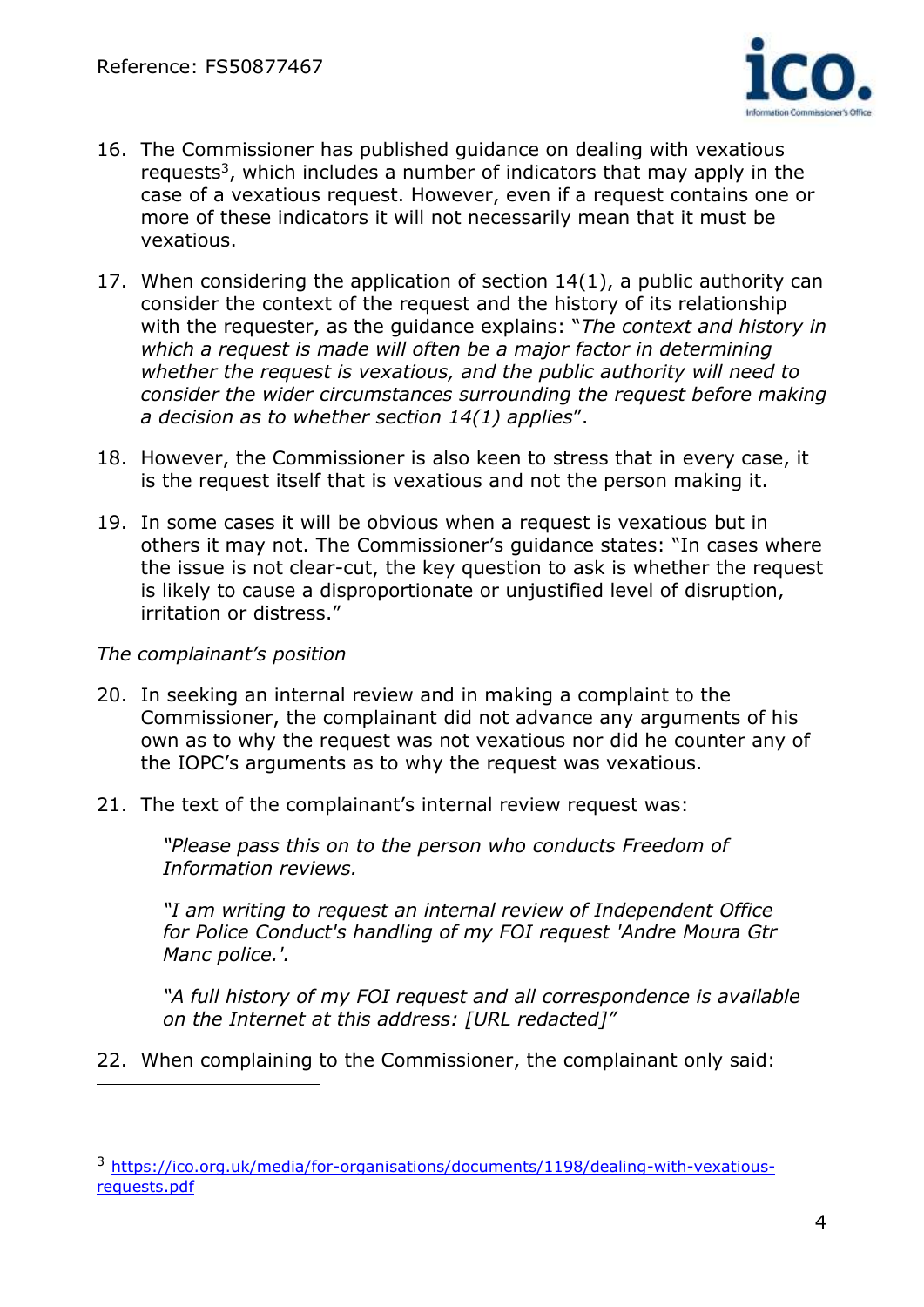

*"I apply for a DN. You may disclose the following email address: [address redacted], [URL redacted]*

*"I applied for an IR but the IOPC declined. I am not obliged to provide reasons for asking for an IR, the FOIA does not require me to do so."*

- 23. Whilst the burden of proof always lies with the public authority in demonstrating why a particular request would engage section 14(1), the Commissioner accepts that complainants may wish to advance their own arguments as to why the request was not vexatious.
- 24. The Commissioner therefore wrote to the complainant at the outset of her investigation to provide him with an opportunity to make a submission as to why his request was not vexatious. This correspondence was neither acknowledged nor responded to.

#### *The IOPC's position*

- 25. The IOPC argued to the Commissioner that the complainant appeared to be "fishing" for information by submitting relatively broad requests in the hope of capturing something of interest. The manner in which he both made and pursued requests was unreasonable and creating a considerable burden on the IOPC in responding.
- 26. In particular, the IOPC argued, the complainant was persistently requesting information which no reasonable person would have a realistic expectation of receiving because of its sensitive nature.
- 27. In its initial response, justifying its use of section 14(1) to refuse the request, the IOPC told the complainant that:

*"Your request seeks reports and detailed evidence from this case. Such information engages a number of FOIA exemptions even after all related proceedings are complete. We have explained to you on numerous occasions the sensitivities that limit our disclosure of specific investigation information and the exemptions that apply under the FOIA; however you have persisted in making requests for the same type of information in the expectation, which you confirm in your correspondence, that you are entitled to receive all or nearly all of that information. This is unrealistic."*

28. The IOPC supplied a schedule of requests demonstrating that it had received a total of 19 separate requests from the complainant between June 2018 and August 2019, when the above request was received. Almost all the information covered by these requests had been refused, either because it was personal data or because it related to ongoing investigations. The requests did not appear to have a particular pattern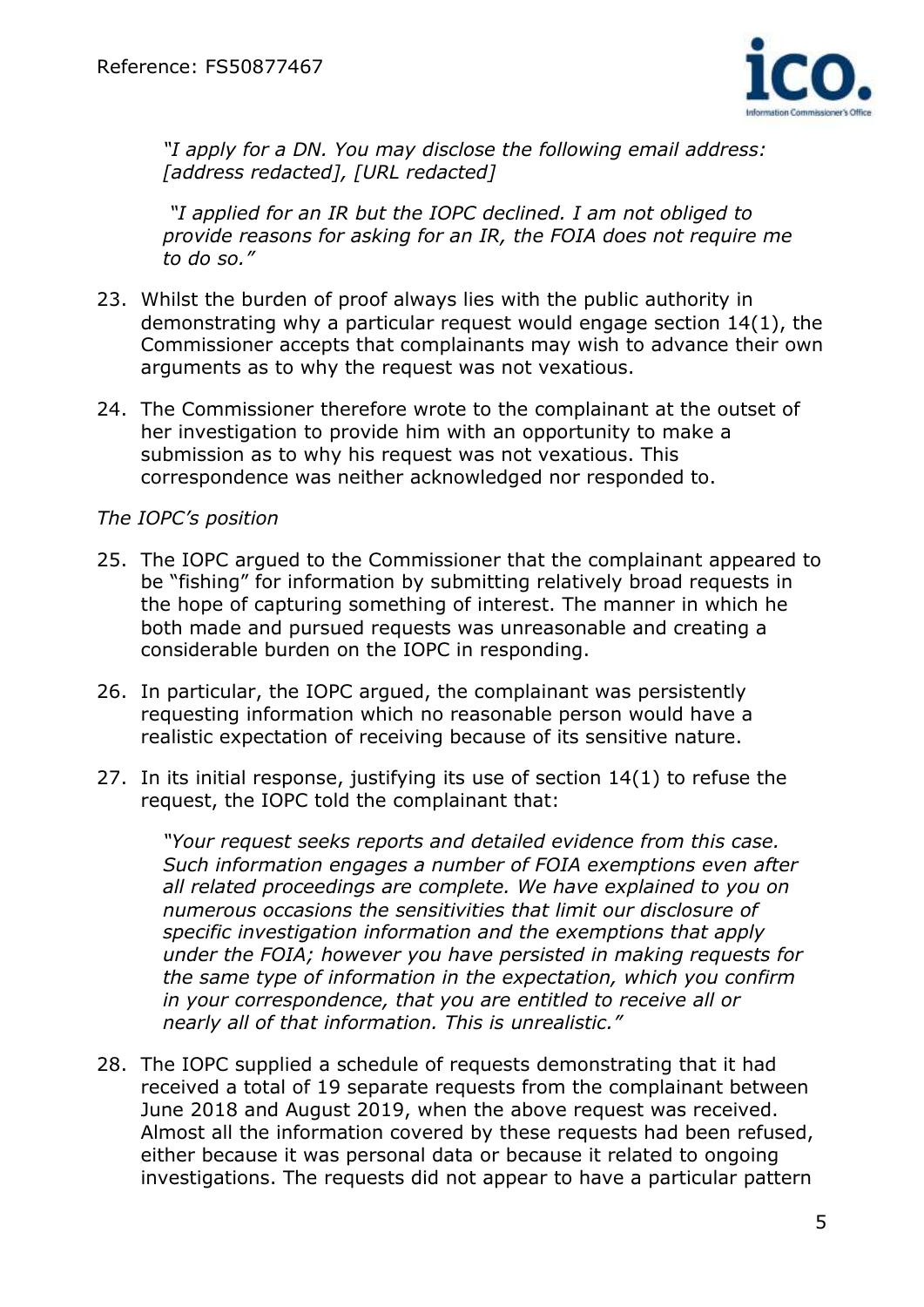

to them but the manner in which previous requests had been submitted suggested, the IOPC argued, that further, similar, requests from the complainant were likely.

- 29. In making his requests and his general correspondence, the IOPC noted that the complainant had not identified what had motivated him to make the requests, or why the information was of value to him. Whilst the IOPC did not consider that the complainant was engaging in any sort of broader campaign, it noted that the burden of complying with the requests appeared to exceed the value of the information to the complainant.
- 30. The value of the information, the IOPC further argued, was further reduced by the fact that many of its reports are subsequently published, once formal procedures have been completed and with the most sensitive parts redacted. Therefore the information which would be likely to have been disclosed in response to the request would be likely to be placed in the public domain at a later date anyway – decreasing the value of the request but increasing the burden on the IOPC.
- 31. Finally, the IOPC drew the Commissioner's attention to the complainant's habit of requesting internal reviews without giving any indication as to which part of the decision he disagreed with or why. In one particular instance, it noted that, having sent the complainant a considered refusal notice in relation to a previous request, carefully setting out why particular information was exempt, he sought an internal review just four minutes later without providing any reasons as to why he disagreed with the IOPC's stance.
- 32. Indeed, the IOPC noted that in one piece of correspondence:

*"The [complainant]'s response to the refusal in relation to FOIA request 1007180 includes a further example of intransigence. Towards the end of the email it states:* "…Thank you for you [sic] help, pls reply within 20 working days. I will be taking this matter to the ICO **when you refuse**, so please give a detailed Internal Review reply, this helps the ICO come to a quick decision*.*" *This suggests that the Requester is disinterested in the response provided by the internal review and assumes come-what-may that he will be referring this matter to the ICO."* [emphasis added]

33. In summary, based on the requests it had received from this complainant as well as others made by him and visible on the whatdotheyknow.com website, the IOPC considered that the complainant was making a disproportionate number of requests for sensitive material. The requests would be unlikely to result in the disclosure of significant information but were creating a considerable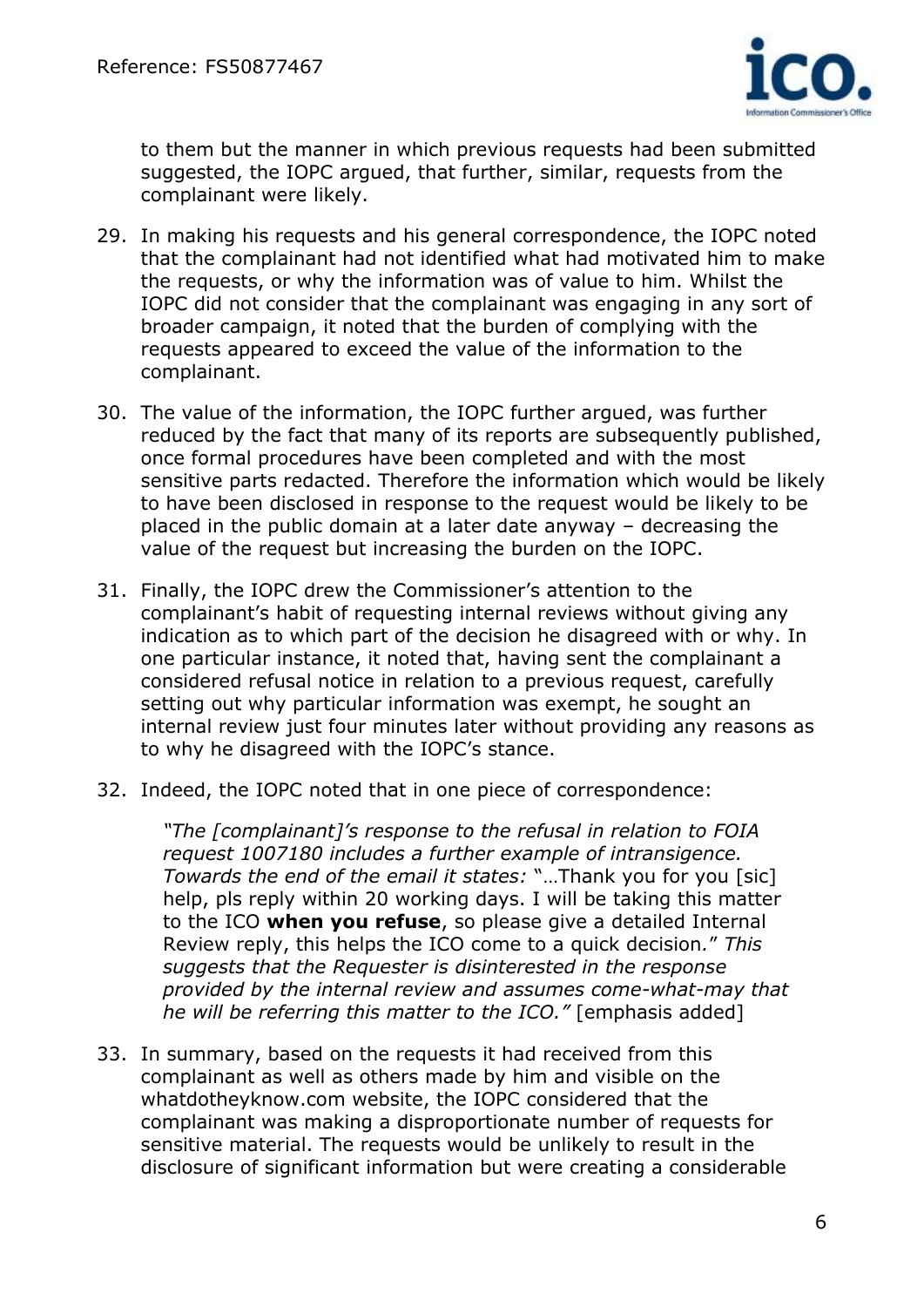

burden on the IOPC in preparing responses. It argued that the complainant was likely to continue to submit such requests and thus continue to impose a burden.

#### *The Commissioner's view*

- 34. The Commissioner considers that the request, when considered in context, was vexatious.
- 35. It would have been helpful if the complainant had seen fit to provide his own submission as to why he did not consider his request to have been vexatious. The Commissioner has reminded herself that the burden of proof always lies with the public authority to demonstrate why any exemption applies. Nevertheless, given that the complainant has had ample opportunity to provide counter-arguments, the Commissioner is left with little option but to accept the statements go unchallenged by the complainant.
- 36. The Commissioner notes that the information in question relates to an individual who died when in police custody. Such instances should be few and far between and there is thus a strong public interest in understanding the chain of events as well as any potential lessons learned. Given that police officers have unique powers to enforce the law, there is a strong public interest in investigating rigorously any allegations that officers may have acted outside of the law.
- 37. That having been said, the Commissioner also notes that, at the time the request was made, the matter was still the subject of an active investigation by the IOPC. In the Commissioner's view, no reasonable requestor would be expect to be given unrestricted access to the evidence considered by the IOPC – especially when the investigation might (and, subsequent to the request being made, did) lead to criminal prosecutions being considered.
- 38. In its submission, the IOPC argued that, in the event that the Commissioner found that section 14(1) was not engaged, it would wish to rely on sections 30 (Investigations) and 40(2) (Personal Data)to withhold the information. As the request was vexatious, the Commissioner does not need to make a decision as to whether the IOPC would be able to rely on those exemptions – but, given the type of information requested, she considers it highly likely that both exemptions (and possibly others) would be engaged. In short, at the time the request was made, the information was highly sensitive.
- 39. The Commissioner is conscious that the complainant has made a number of requests to various bodies associated with law enforcement. She therefore considers that the complainant should have a much better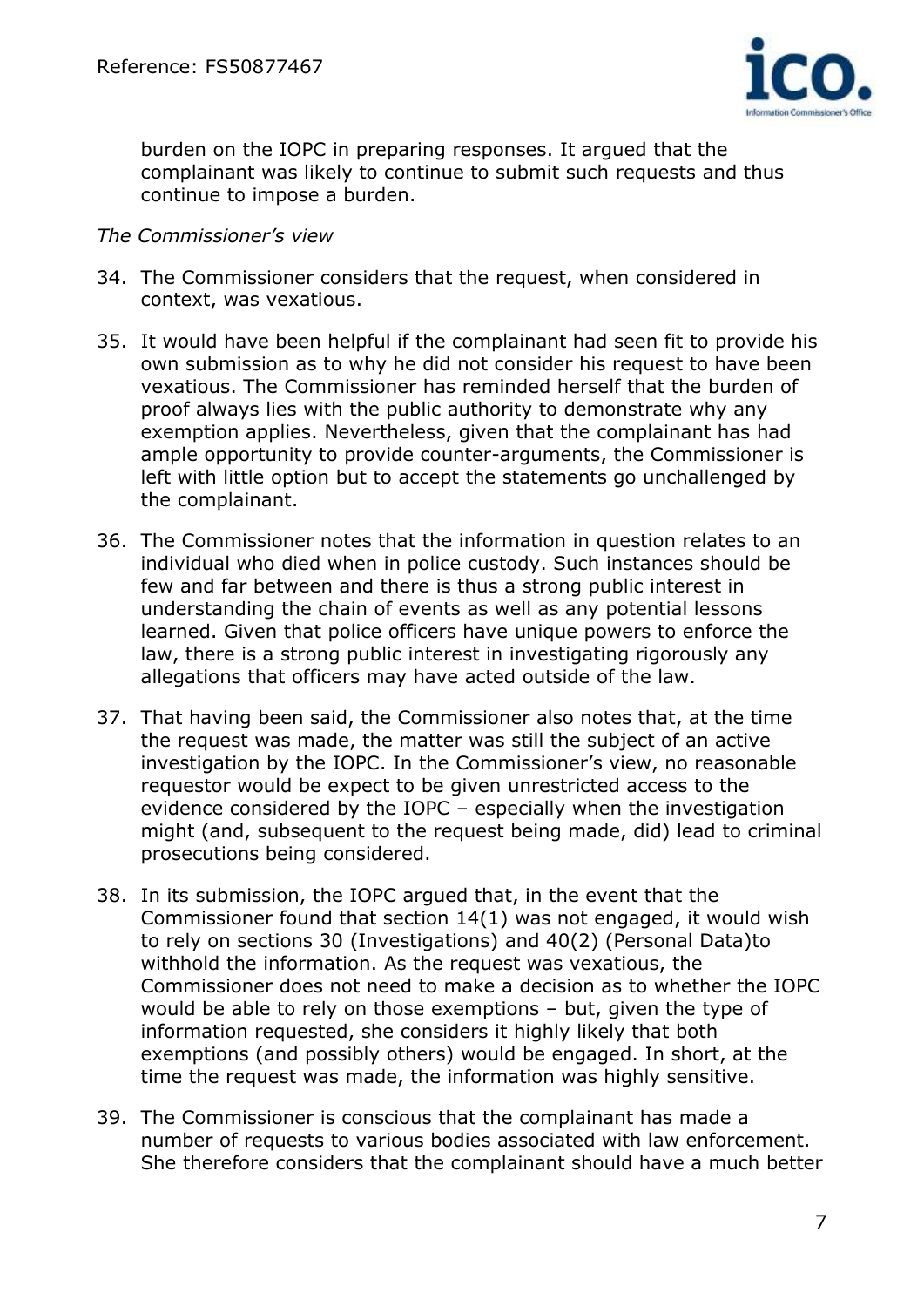

understanding of the type of information which is likely to be disclosed to him than a person making a request for the first time. The fact that, despite this knowledge, the complainant still chooses to make such broad requests for information he knows (or should know) he will almost certainly not receive is, in the Commissioner's view, evidence that he is being unreasonable in making his requests – including this one.

- 40. The futility of the request is evidenced by the fact that the information likely to be disclosed (if there was any) at the time the request was made was likely to be considerably less than that disclosed once the investigation had been completed – as the public interest balance will usually shift toward disclosure once formal proceedings have concluded. The complainant should be aware of this concept from previous requests – but chooses to make the request anyway.
- 41. Having determined that the complainant acted unreasonably in *making* the request, the Commissioner further considers that the way the complainant *pursues* his request is also unreasonable.
- 42. Whilst the complainant is technically correct to say that the FOIA does not require him to explain why he is seeking an internal review, the Commissioner considers it good practice for requestors to do so – as this helps the public authority focus its review, resolve minor errors and to clarify any misunderstandings which may arise from its initial response.
- 43. The complainant regularly makes internal review requests which might charitably be described as "cursory" – and the Commissioner notes that this behaviour is replicated in the manner in which he submits complaints to her office. Such behaviour, in the Commissioner's view, indicates the lack of value the complainant is placing on each individual requests.
- 44. As evidenced by the various correspondence trails publicly visible on the whatdotheyknow.com website, the complainant has sent numerous requests to various public authorities based on stories he has read on the internet. If he does not receive every piece of information he has requested, he tells the public authority to carry out an internal review – without making any effort to engage with the reasons why the information was withheld in the first place. Should the internal review not produce a favourable outcome, the complainant then asks the Commissioner to issue a decision notice without making any effort to explain the value of the information either to himself or to the world at large. These actions paint a picture of an individual casting a wide net in the hope that he will eventually find something useful, rather than focusing on particular information which is of interest to him.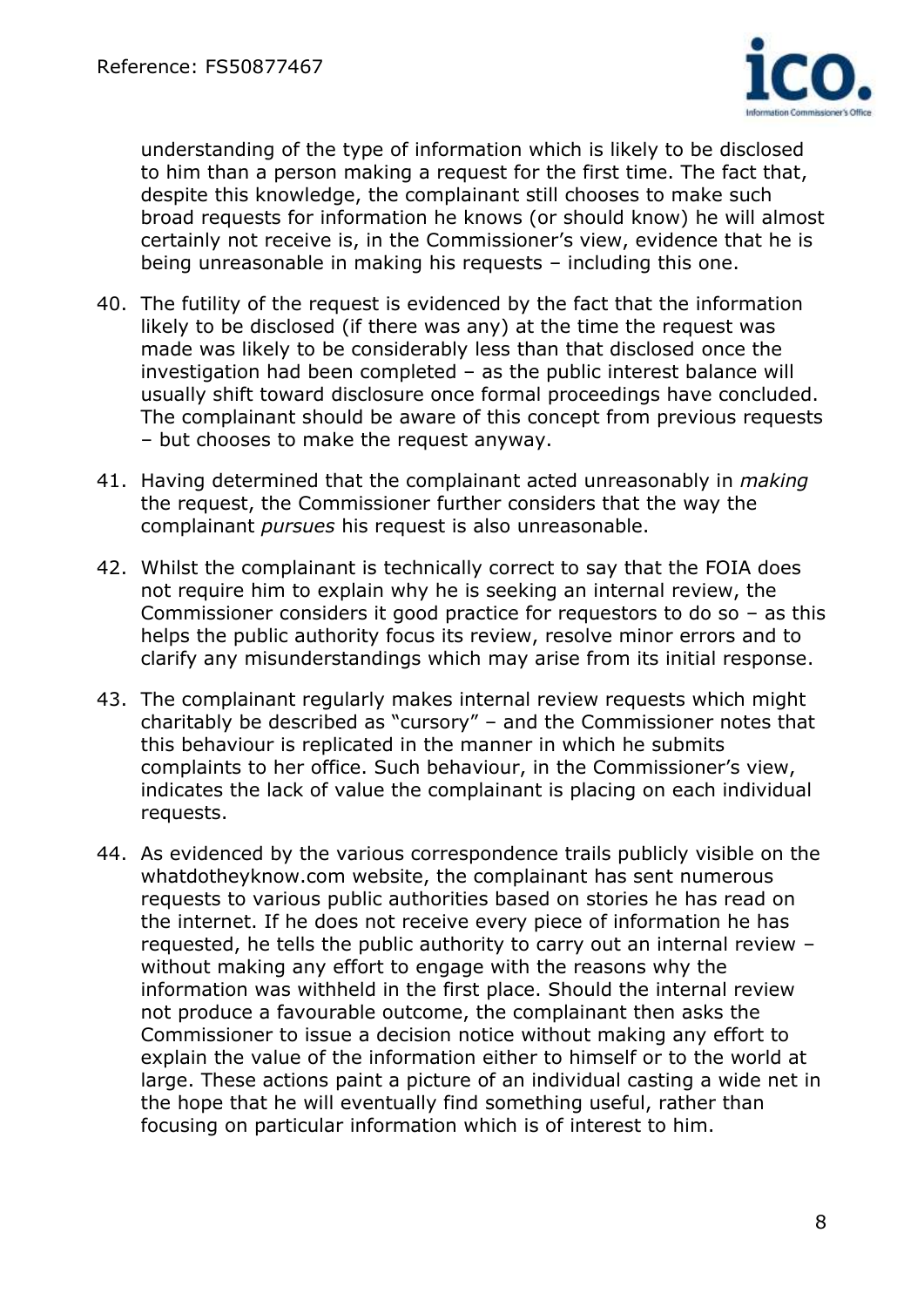

- 45. The complainant has not provided any rationale for wanting the information. Nor has he demonstrated the use he has made of the information which has been disclosed to him as a result of previous requests. Thus the information does not appear to have any value to the complainant or serve any purpose to him. Any information the complainant does receive is banked and then he moves on to his next request. Given that many of the final reports are published by the IOPC in any case, once formal proceedings have been concluded, any significant value the complainant's requests may initially have had is outweighed by the burden on the IOPC in considering what information (if any) can be disclosed whilst investigations are still active.
- 46. On the rare occasions where the complainant does choose to engage with the IOPC, his communications are, at best "brusque" and, at worst, could be considered somewhat rude and patronising. Whilst the Commissioner does not consider this alone to be sufficient to render the request vexatious, it is further evidence of the unreasonable and inappropriate manner in which the complainant goes about submitting and pursuing his requests.
- 47. The Commissioner is inclined to agree with the IOPC that the complainant shows no signs of reducing the number of requests he makes – or of learning from previous requests to focus his new requests on information he stands a reasonable chance of receiving.
- 48. The Commissioner is conscious that, in order to respond to the request, the IOPC will need to collate all the information, consider which exemptions apply and consider where the balance of the public interest might lie – even if it ultimately ends up not disclosing any information. Receiving one such request from an unfamiliar requestor is a burden the IOPC may be expected to bear. However, receiving persistent requests, from an individual who is already familiar with its approach to information of that type, is burden which the IOPC should not be expected to continue to bear.
- 49. The complainant could, of course, have explained to the Commissioner why such a course of behaviour was reasonable and why he chooses to make and pursue requests in this manner. He chose not to and, in the absence of such arguments, the Commissioner struggles to understand why such behaviour should be considered reasonable.
- 50. The Commissioner considers that the complainant is exercising his rights under the FOIA to make requests which he knows have little chance of success, but which have the cumulative effect (even if not the intent) of placing a considerable burden on the IOPC. A burden which far outweighs the value in responding to the request. This is a use of the legislation which is manifestly unjustified, inappropriate and improper.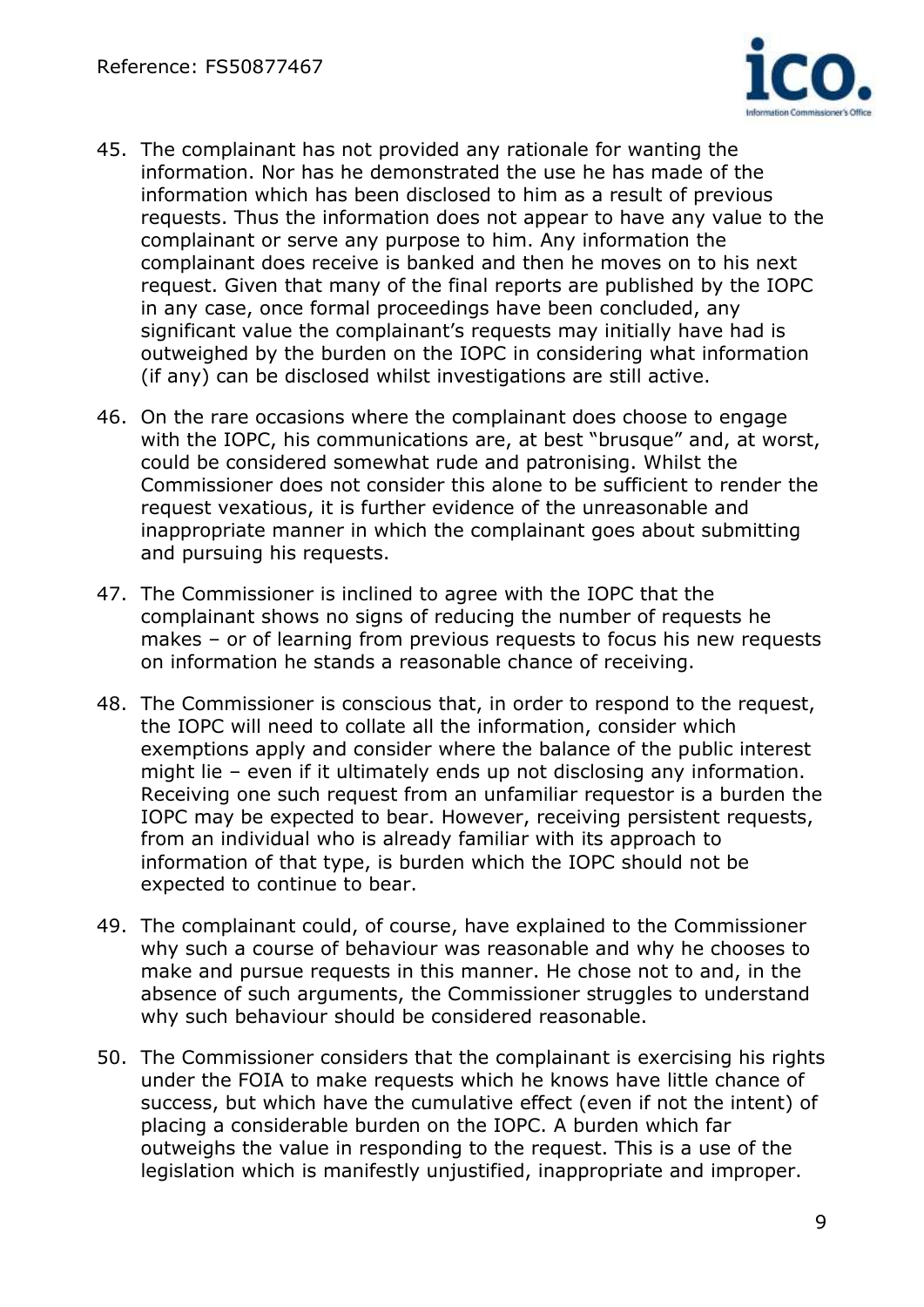

51. Given that such requests are likely to continue, the Commissioner considers that the IOPC is entitled to draw a line the sand with this request. She therefore finds that the request was vexatious and thus the IOPC was entitled to rely on section  $14(1)$  of the FOIA to refuse it.